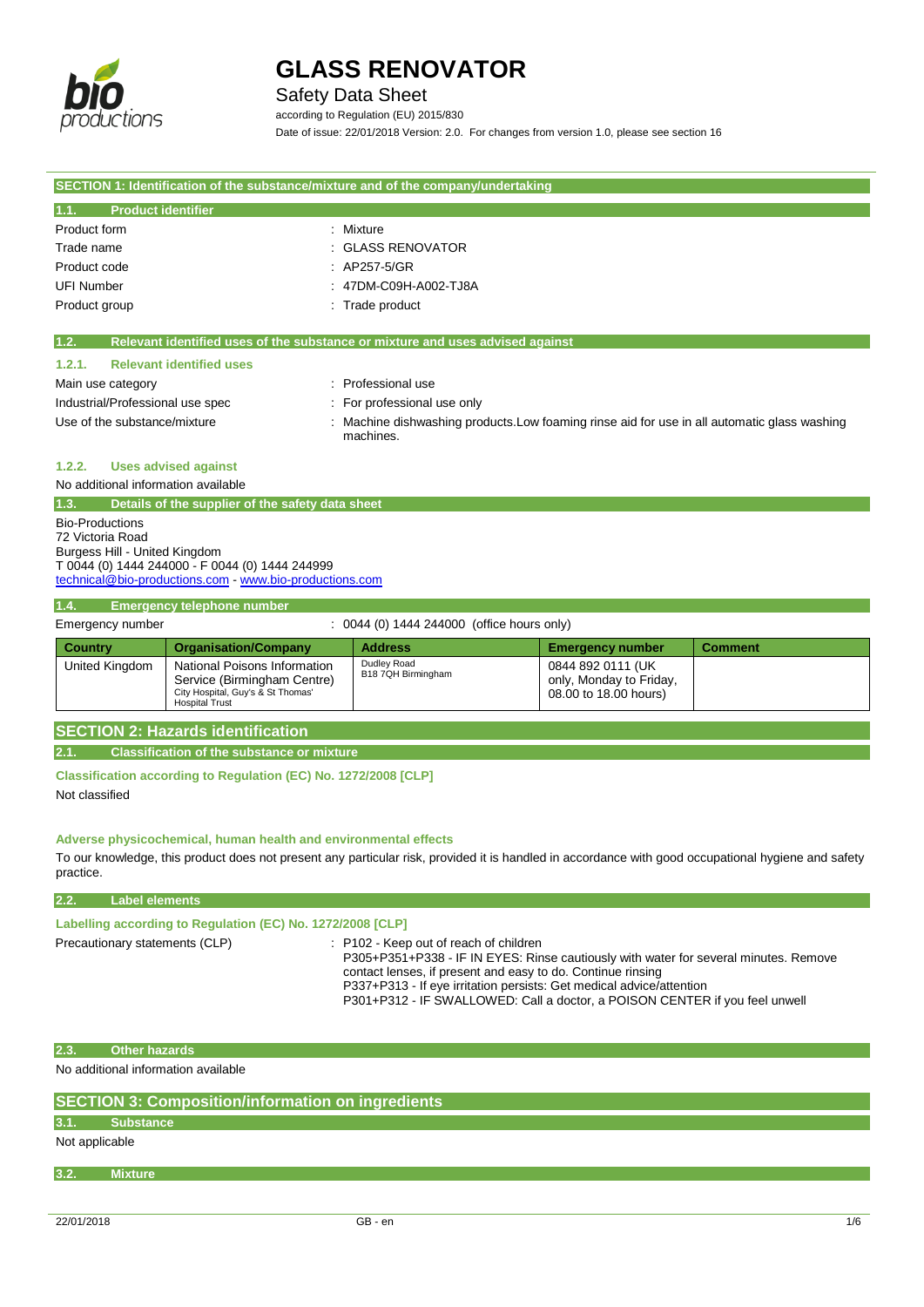### Safety Data Sheet

#### according to Regulation (EU) 2015/830

This mixture does not contain any substances to be mentioned according to the criteria of section 3.2 of REACH annex II

| <b>SECTION 4: First aid measures</b>                                        |                                                                                                                                                              |
|-----------------------------------------------------------------------------|--------------------------------------------------------------------------------------------------------------------------------------------------------------|
| <b>Description of first aid measures</b><br>4.1.                            |                                                                                                                                                              |
| First aid measures general                                                  | If you feel unwell, seek medical advice (show the label where possible)                                                                                      |
| First-aid measures after inhalation                                         | Remove person to fresh air and keep comfortable for breathing.                                                                                               |
| First-aid measures after skin contact                                       | Wash skin with plenty of water.                                                                                                                              |
| First-aid measures after eye contact                                        | Rinse eyes with water as a precaution.                                                                                                                       |
| First aid advice Ingestion                                                  | Do not give anything by mouth to an unconscious person. Wash mouth out with water, then<br>drink pleanty of water. Do NOT induce vomiting.                   |
| 4.2.<br>Most important symptoms and effects, both acute and delayed         |                                                                                                                                                              |
| No additional information available                                         |                                                                                                                                                              |
| 4.3.                                                                        | Indication of any immediate medical attention and special treatment needed                                                                                   |
| Treat symptomatically.                                                      |                                                                                                                                                              |
| <b>SECTION 5: Firefighting measures</b>                                     |                                                                                                                                                              |
| <b>Extinguishing media</b><br>5.1.                                          |                                                                                                                                                              |
| Suitable extinguishing media                                                | The product is not flammable. Use extinguishing agent suitable for surrounding fire. Foam.<br>Water spray. Dry powder. Carbon dioxide.                       |
| 5.2.<br>Special hazards arising from the substance or mixture               |                                                                                                                                                              |
| Hazardous decomposition products in case of<br>fire                         | : Toxic fumes may be released.                                                                                                                               |
| 5.3.<br><b>Advice for firefighters</b>                                      |                                                                                                                                                              |
| Protection during firefighting                                              | : Do not attempt to take action without suitable protective equipment. Self-contained breathing<br>apparatus. Complete protective clothing.                  |
| <b>SECTION 6: Accidental release measures</b>                               |                                                                                                                                                              |
| Personal precautions, protective equipment and emergency procedures<br>6.1. |                                                                                                                                                              |
| 6.1.1.<br>For non-emergency personnel                                       |                                                                                                                                                              |
| <b>Emergency procedures</b>                                                 | : Ventilate spillage area.                                                                                                                                   |
| 6.1.2.<br>For emergency responders                                          |                                                                                                                                                              |
| Protective equipment                                                        | Do not attempt to take action without suitable protective equipment. For further information<br>refer to section 8: "Exposure controls/personal protection". |
| 6.2.<br><b>Environmental precautions</b>                                    |                                                                                                                                                              |
| Avoid release to the environment.                                           |                                                                                                                                                              |
| 6.3.<br>Methods and material for containment and cleaning up                |                                                                                                                                                              |
| Methods for cleaning up                                                     | : Take up liquid spill into absorbent material.                                                                                                              |
| Other information                                                           | Dispose of materials or solid residues at an authorized site.                                                                                                |
| <b>Reference to other sections</b><br>6.4.                                  |                                                                                                                                                              |
| For further information refer to section 13.                                |                                                                                                                                                              |
| <b>SECTION 7: Handling and storage</b>                                      |                                                                                                                                                              |
| <b>Precautions for safe handling</b><br>7.1.                                |                                                                                                                                                              |
| Precautions for safe handling                                               | Ensure good ventilation of the work station. Wear personal protective equipment.                                                                             |
| Hygiene measures                                                            | Do not eat, drink or smoke when using this product. Always wash hands after handling the<br>product.                                                         |
| Conditions for safe storage, including any incompatibilities<br>7.2.        |                                                                                                                                                              |
| Storage conditions                                                          | : Store in a well-ventilated place. Keep cool.                                                                                                               |
| <b>Specific end use(s)</b><br>7.3.                                          |                                                                                                                                                              |
| No additional information available                                         |                                                                                                                                                              |
| <b>SECTION 8: Exposure controls/personal protection</b>                     |                                                                                                                                                              |
| <b>Control parameters</b>                                                   |                                                                                                                                                              |
| No additional information available                                         |                                                                                                                                                              |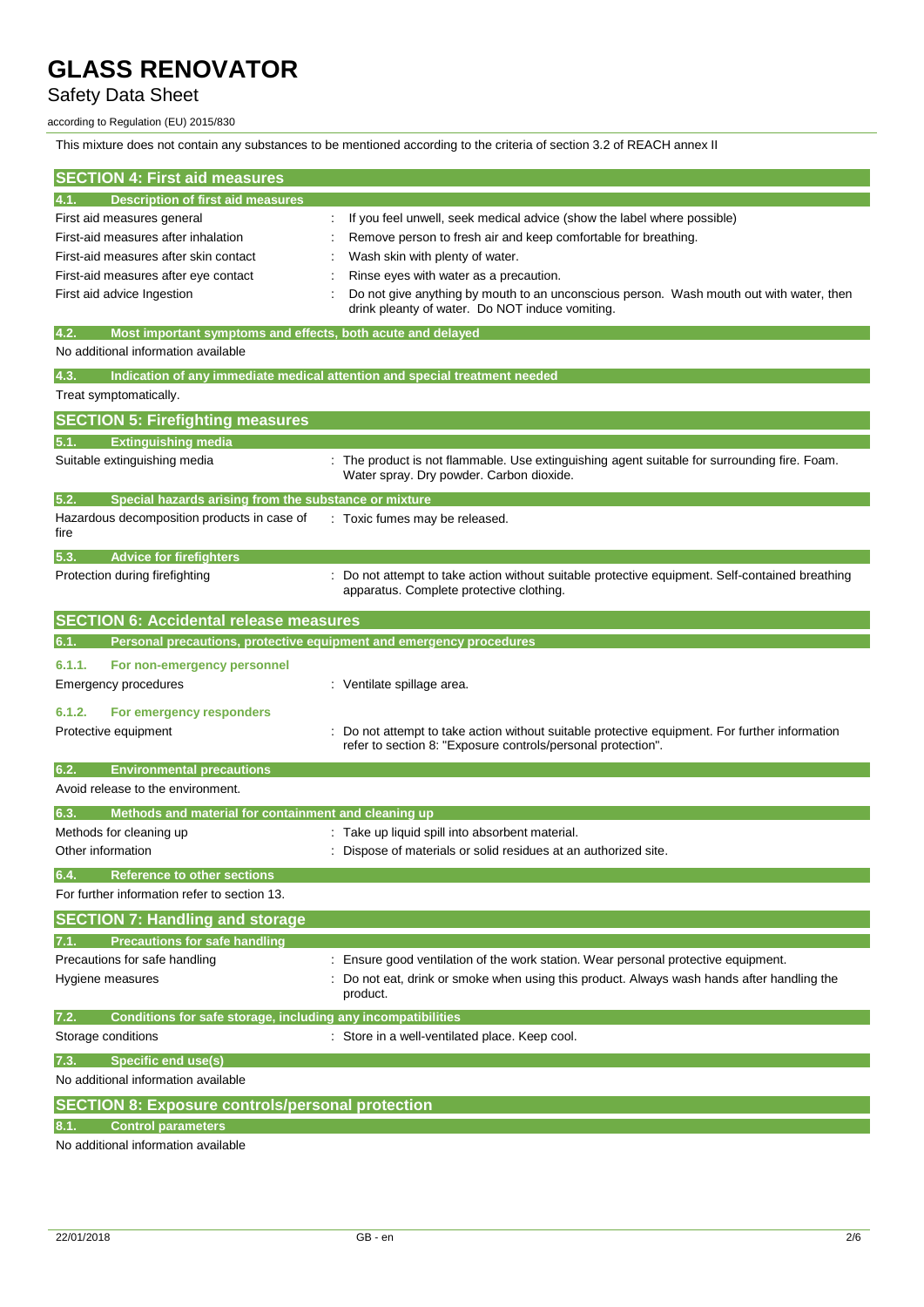### Safety Data Sheet

according to Regulation (EU) 2015/830

### **8.2. Exposure controls**

### **Appropriate engineering controls:**

Ensure good ventilation of the work station.

### **Hand protection:**

Protective gloves

### **Eye protection:**

Safety glasses

#### **Skin and body protection:**

Wear suitable protective clothing

#### **Respiratory protection:**

In case of insufficient ventilation, wear suitable respiratory equipment

#### **Environmental exposure controls:**

Avoid release to the environment.

| <b>SECTION 9: Physical and chemical properties</b> |  |
|----------------------------------------------------|--|
|----------------------------------------------------|--|

| 9.1.<br>Information on basic physical and chemical properties |                                  |
|---------------------------------------------------------------|----------------------------------|
| Physical state                                                | $:$ Liquid                       |
| Colour                                                        | Blue.                            |
| Odour                                                         | slight.                          |
| Odour threshold                                               | No data available                |
| рH                                                            | $: 2 - 2.5$                      |
| Relative evaporation rate (butyl acetate=1)                   | : No data available              |
| Melting point                                                 | Not applicable                   |
| Freezing point                                                | : $< 0$ °C                       |
| Boiling point                                                 | : $\approx 100$ °C               |
| Flash point                                                   | No data available                |
| Auto-ignition temperature                                     | No data available                |
| Decomposition temperature                                     | No data available                |
| Flammability (solid, gas)                                     | Not applicable                   |
| Vapour pressure                                               | No data available                |
| Relative vapour density at 20 °C                              | No data available                |
| Relative density                                              | No data available                |
| Density                                                       | $\approx$ 1.002 g/ml             |
| Solubility                                                    | Soluble in water.                |
| Log Pow                                                       | No data available                |
| Viscosity, kinematic                                          | No data available                |
| Viscosity, dynamic                                            | No data available                |
| Explosive properties                                          | Product is not explosive.        |
| Oxidising properties                                          | Oxidising solids Not applicable. |
| <b>Explosive limits</b>                                       | No data available                |

### **9.2. Other information**

No additional information available

| <b>SECTION 10: Stability and reactivity</b> |
|---------------------------------------------|
|---------------------------------------------|

#### **10.1. Reactivity**

The product is non-reactive under normal conditions of use, storage and transport.

#### **10.2. Chemical stability**

Stable under normal conditions.

### **10.3. Possibility of hazardous reactions**

No dangerous reactions known under normal conditions of use.

#### **10.4. Conditions to avoid**

None under recommended storage and handling conditions (see section 7).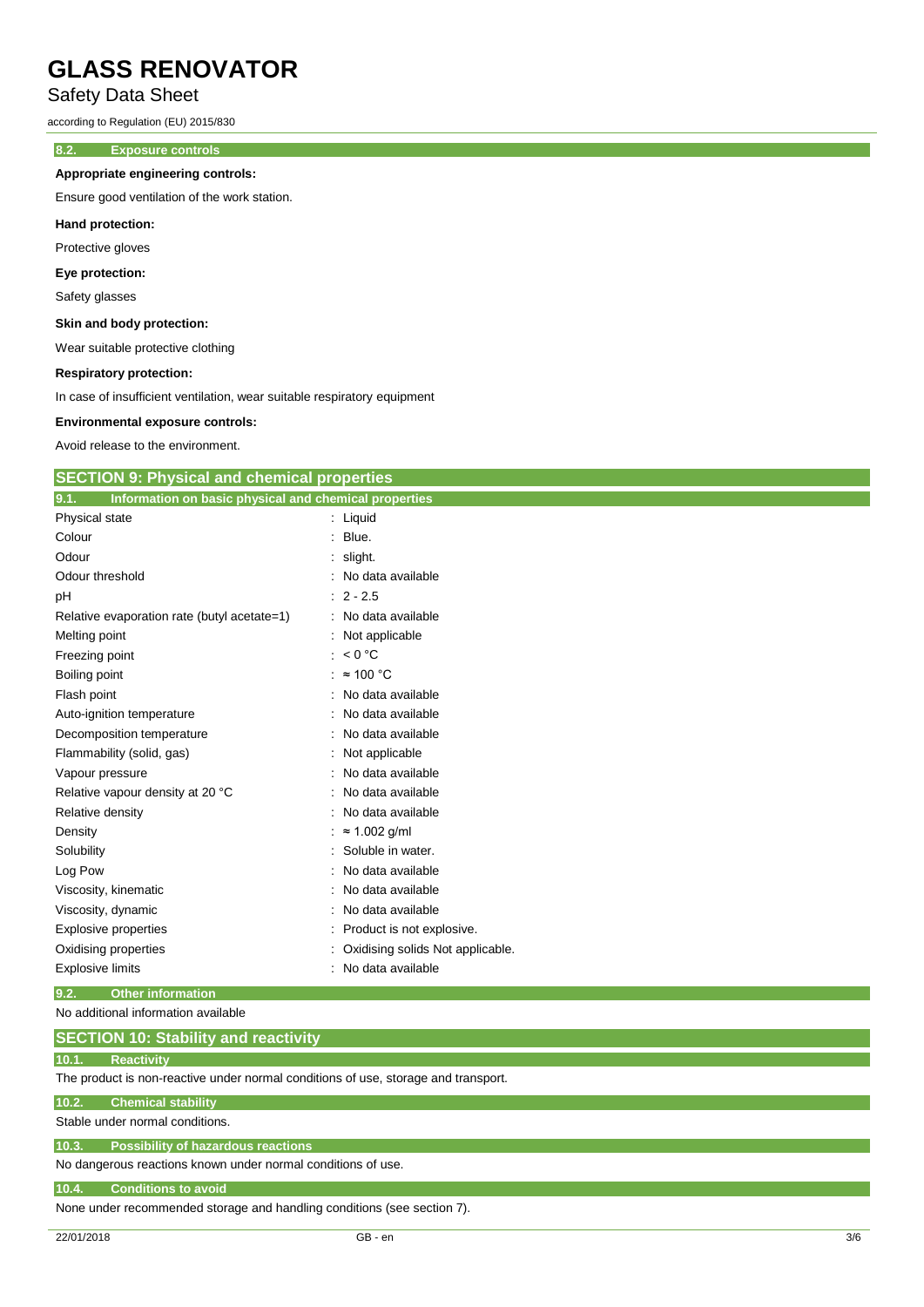### Safety Data Sheet

according to Regulation (EU) 2015/830

| 10.5.<br>Incompatible materials              |                                         |  |  |
|----------------------------------------------|-----------------------------------------|--|--|
|                                              | No additional information available     |  |  |
| 10.6.                                        | <b>Hazardous decomposition products</b> |  |  |
| No additional information available          |                                         |  |  |
|                                              |                                         |  |  |
| <b>SECTION 11: Toxicological information</b> |                                         |  |  |
| 11.1.                                        | Information on toxicological effects    |  |  |
| Acute toxicity                               | : Not classified                        |  |  |

| Skin corrosion/irritation                             | : Not classified |
|-------------------------------------------------------|------------------|
|                                                       | pH: 2 - 2.5      |
| Serious eye damage/irritation                         | : Not classified |
|                                                       | pH: 2 - 2.5      |
| Respiratory or skin sensitisation                     | : Not classified |
| Germ cell mutagenicity                                | : Not classified |
| Carcinogenicity                                       | : Not classified |
| Reproductive toxicity                                 | : Not classified |
| Specific target organ toxicity (single exposure)      | : Not classified |
| Specific target organ toxicity (repeated<br>exposure) | : Not classified |
| Aspiration hazard                                     | : Not classified |

|       | <b>SECTION 12: Ecological information</b> |  |                                                                                                                            |  |
|-------|-------------------------------------------|--|----------------------------------------------------------------------------------------------------------------------------|--|
| 12.1. | <b>Toxicity</b>                           |  |                                                                                                                            |  |
|       | Ecology - general                         |  | : The product is not considered harmful to aquatic organisms nor to cause long-term adverse<br>effects in the environment. |  |

| <b>Persistence and degradability</b><br>12.2.      |                                                                                                                                                                                                                                                                                                                                                                                                  |  |  |  |  |
|----------------------------------------------------|--------------------------------------------------------------------------------------------------------------------------------------------------------------------------------------------------------------------------------------------------------------------------------------------------------------------------------------------------------------------------------------------------|--|--|--|--|
| <b>GLASS WASH RINSE AID</b>                        |                                                                                                                                                                                                                                                                                                                                                                                                  |  |  |  |  |
| Persistence and degradability                      | The surfactant(s) contained in this preparation complies(comply) with the biodegradability<br>criteria as laid down in Regulation (EC) No. 648/2004 on detergents. Data to support this<br>assertion are held at the disposal of the competent authorities of the Member States and will<br>be made available to them, at their direct request or at the request of a detergent<br>manufacturer. |  |  |  |  |
| <b>Bioaccumulative potential</b><br>12.3.          |                                                                                                                                                                                                                                                                                                                                                                                                  |  |  |  |  |
| No additional information available                |                                                                                                                                                                                                                                                                                                                                                                                                  |  |  |  |  |
| 12.4.<br><b>Mobility in soil</b>                   |                                                                                                                                                                                                                                                                                                                                                                                                  |  |  |  |  |
| No additional information available                |                                                                                                                                                                                                                                                                                                                                                                                                  |  |  |  |  |
| <b>Results of PBT and vPvB assessment</b><br>12.5. |                                                                                                                                                                                                                                                                                                                                                                                                  |  |  |  |  |
| No additional information available                |                                                                                                                                                                                                                                                                                                                                                                                                  |  |  |  |  |
| 12.6.<br><b>Other adverse effects</b>              |                                                                                                                                                                                                                                                                                                                                                                                                  |  |  |  |  |
| No additional information available                |                                                                                                                                                                                                                                                                                                                                                                                                  |  |  |  |  |
| <b>SECTION 13: Disposal considerations</b>         |                                                                                                                                                                                                                                                                                                                                                                                                  |  |  |  |  |
| Waste treatment methods<br>13.1.                   |                                                                                                                                                                                                                                                                                                                                                                                                  |  |  |  |  |
| No additional information available                |                                                                                                                                                                                                                                                                                                                                                                                                  |  |  |  |  |
| <b>SECTION 14: Transport information</b>           |                                                                                                                                                                                                                                                                                                                                                                                                  |  |  |  |  |
| In accordance with ADR / RID / IMDG / IATA / ADN   |                                                                                                                                                                                                                                                                                                                                                                                                  |  |  |  |  |
| <b>UN number</b><br>14.1.                          |                                                                                                                                                                                                                                                                                                                                                                                                  |  |  |  |  |
| UN-No. (ADR)                                       | : Not applicable                                                                                                                                                                                                                                                                                                                                                                                 |  |  |  |  |
| UN-No. (IMDG)                                      | Not applicable                                                                                                                                                                                                                                                                                                                                                                                   |  |  |  |  |
| UN-No. (IATA)                                      | Not applicable                                                                                                                                                                                                                                                                                                                                                                                   |  |  |  |  |
| UN-No. (ADN)<br>: Not applicable                   |                                                                                                                                                                                                                                                                                                                                                                                                  |  |  |  |  |
| Not applicable<br>UN-No. (RID)                     |                                                                                                                                                                                                                                                                                                                                                                                                  |  |  |  |  |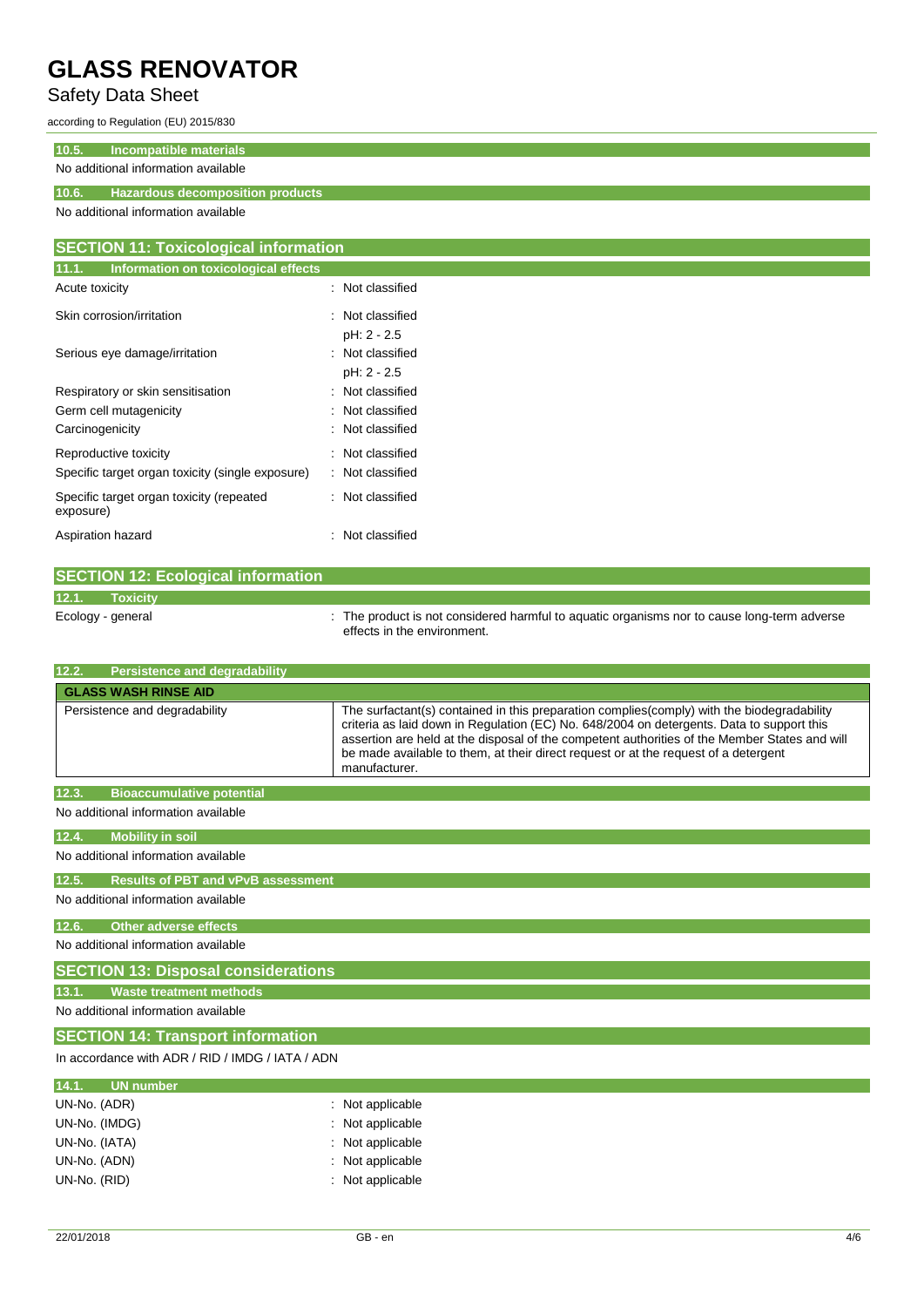### Safety Data Sheet

according to Regulation (EU) 2015/830

| <b>UN proper shipping name</b><br>14.2.      |                                        |
|----------------------------------------------|----------------------------------------|
| Proper Shipping Name (ADR)                   | Not applicable                         |
| Proper Shipping Name (IMDG)                  | Not applicable                         |
| Proper Shipping Name (IATA)                  | Not applicable                         |
| Proper Shipping Name (ADN)                   | Not applicable                         |
| Proper Shipping Name (RID)                   | : Not applicable                       |
| 14.3.<br><b>Transport hazard class(es)</b>   |                                        |
| <b>ADR</b>                                   |                                        |
| Transport hazard class(es) (ADR)             | : Not applicable                       |
| <b>IMDG</b>                                  |                                        |
| Transport hazard class(es) (IMDG)            | : Not applicable                       |
| <b>IATA</b>                                  |                                        |
| Transport hazard class(es) (IATA)            | : Not applicable                       |
| <b>ADN</b>                                   |                                        |
| Transport hazard class(es) (ADN)             | : Not applicable                       |
| <b>RID</b>                                   |                                        |
| Transport hazard class(es) (RID)             | : Not applicable                       |
| 14.4.<br><b>Packing group</b>                |                                        |
| Packing group (ADR)                          | : Not applicable                       |
| Packing group (IMDG)                         | Not applicable                         |
| Packing group (IATA)                         | Not applicable                         |
| Packing group (ADN)                          | Not applicable                         |
| Packing group (RID)                          | Not applicable                         |
| 14.5.<br><b>Environmental hazards</b>        |                                        |
| Dangerous for the environment                | $\therefore$ No                        |
| Marine pollutant                             | No<br>÷                                |
| Other information                            | No supplementary information available |
|                                              |                                        |
| 14.6.<br><b>Special precautions for user</b> |                                        |

**- Overland transport**

Not applicable

**- Transport by sea**

Not applicable

**- Air transport** Not applicable

**- Inland waterway transport**

Not applicable

### **- Rail transport**

Not applicable

**14.7. Transport in bulk according to Annex II of MARPOL and the IBC Code**

### Not applicable

### **SECTION 15: Regulatory information**

**15.1. Safety, health and environmental regulations/legislation specific for the substance or mixture**

### **15.1.1. EU-Regulations**

Contains no REACH substances with Annex XVII restrictions Contains no substance on the REACH candidate list Contains no REACH Annex XIV substances